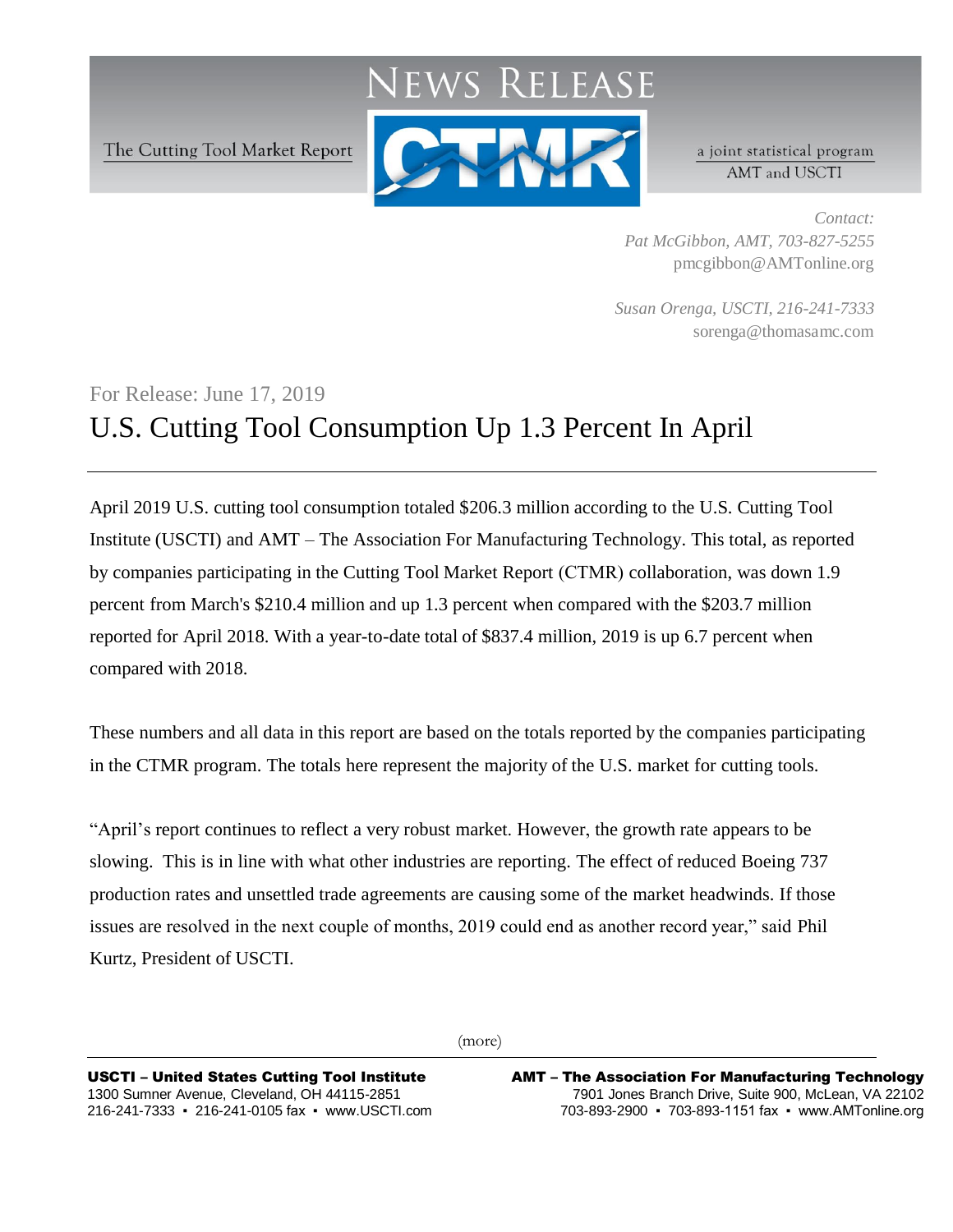According to Mark Killion, Director of U.S. Industries at Oxford Economics, "New orders fell back in April, although remaining above year-ago levels, in line with slowing business investment and weakness in the motor vehicles sector."

The Cutting Tool Market Report is jointly compiled by AMT and USCTI, two trade associations representing the development, production and distribution of cutting tool technology and products. It provides a monthly statement on U.S. manufacturers' consumption of the primary consumable in the manufacturing process – the cutting tool. Analysis of cutting tool consumption is a leading indicator of both upturns and downturns in U.S. manufacturing activity, as it is a true measure of actual production levels.

Historical data for the Cutting Tool Market Report is available dating back to January 2012. This collaboration of AMT and USCTI is the first step in the two associations working together to promote and support U.S.-based manufacturers of cutting tool technology.





# # #

*(CTMR data is also available at www.AMTonline.org.)* ISSN# 10807756